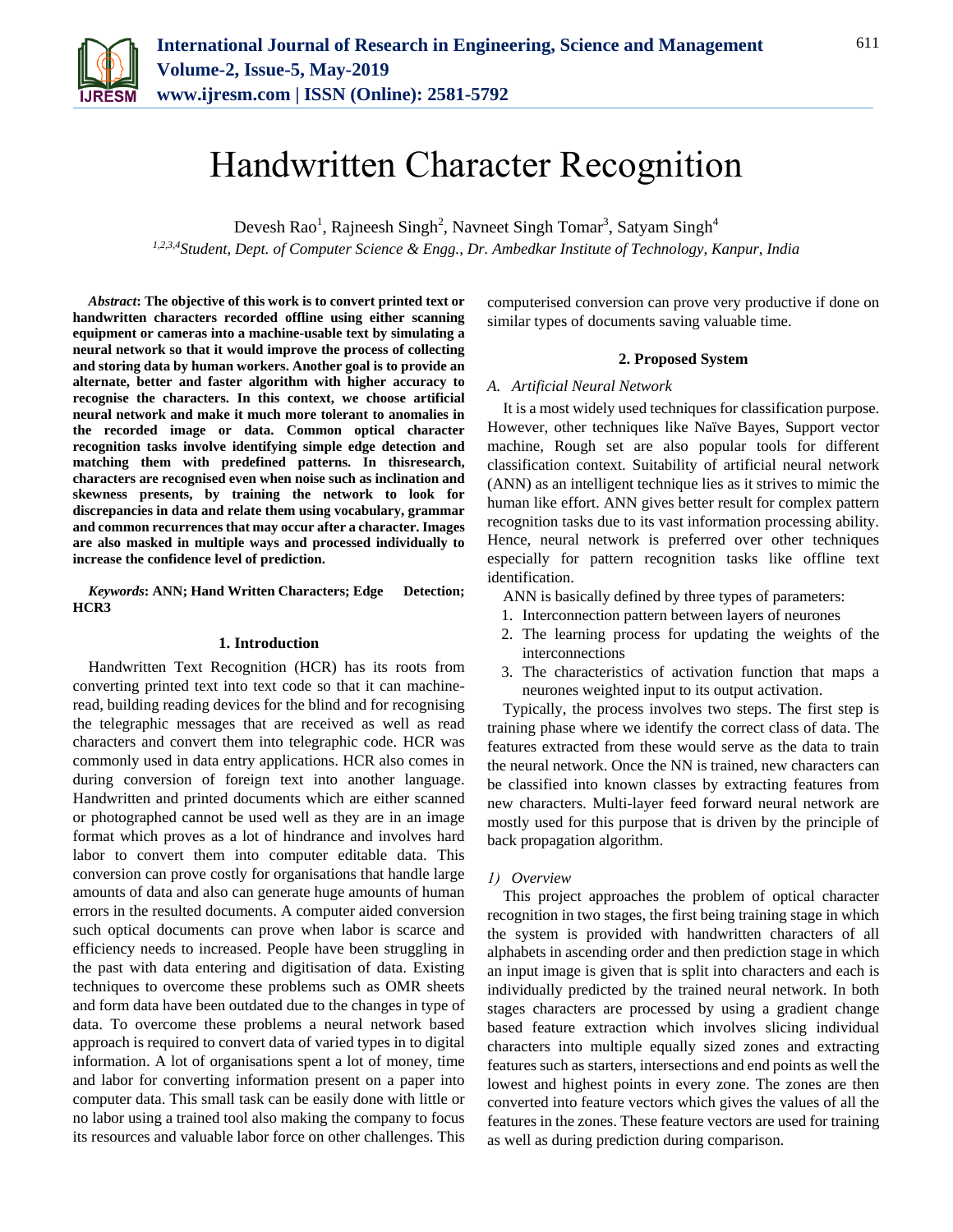

# *2) Detailed Modules*

# *Document Accessing Module:*

Input: Documents that contain handwritten or printed text. Process: The submitted documents are read either using a scanner or digital camera and is converted into a PNG image. The documents are also labelled as either training data or test data or actual data. Naming conventions followed is 'TR' or 'TE' or 'AC' for training, test and actual data respectively followed by a number.

Output: The acquired set of images are stored into the directory system.

## *Pre-processing Module:*

#### Input: Images stored in the directory

Process: No matter the image it must devoid of noise that arises from degradation, physical damage and also borders from the scanning equipment. The image is converted into a square image by padding or removing borders, then the image is binarized for easier processing. Also averaging is done by taking multiple scans of the same image to get better quality.

Output: Image ready for mathematical operations.

*Feature Improvement Module:* 

Input: Binarised Images.

Process: Although binarisation yields good results for images of printed text, for handwritten images there further processing needed to done. There are still holes inside particles of an image which must filled and text that is extremely small must be dilated to recognise them.

Output: Images with no holes and better contrast.

# *Feature Extraction module:*

Input: Detailed Binary Images

Process: Here the image features are identifying using spaces between words and each word is segmented into characters. The characters are further segmented into multiple sub features, which are then arranged into a feature vector. The features can be either shapes, inclination, height, width, etc.

Output: Features of an image as vectors.

*Artificial Neural Network module:* 



Fig. 1. System architecture

# Input: Feature Vectors.

Process: The feature vectors are feed into the input layer of the feed forward network that uses log sigmoid weight function to cluster and classify the image features and determine the confidence level for each output node for a given feature. The trained dataset along with their probabilities and confidence levels are stored in directory.